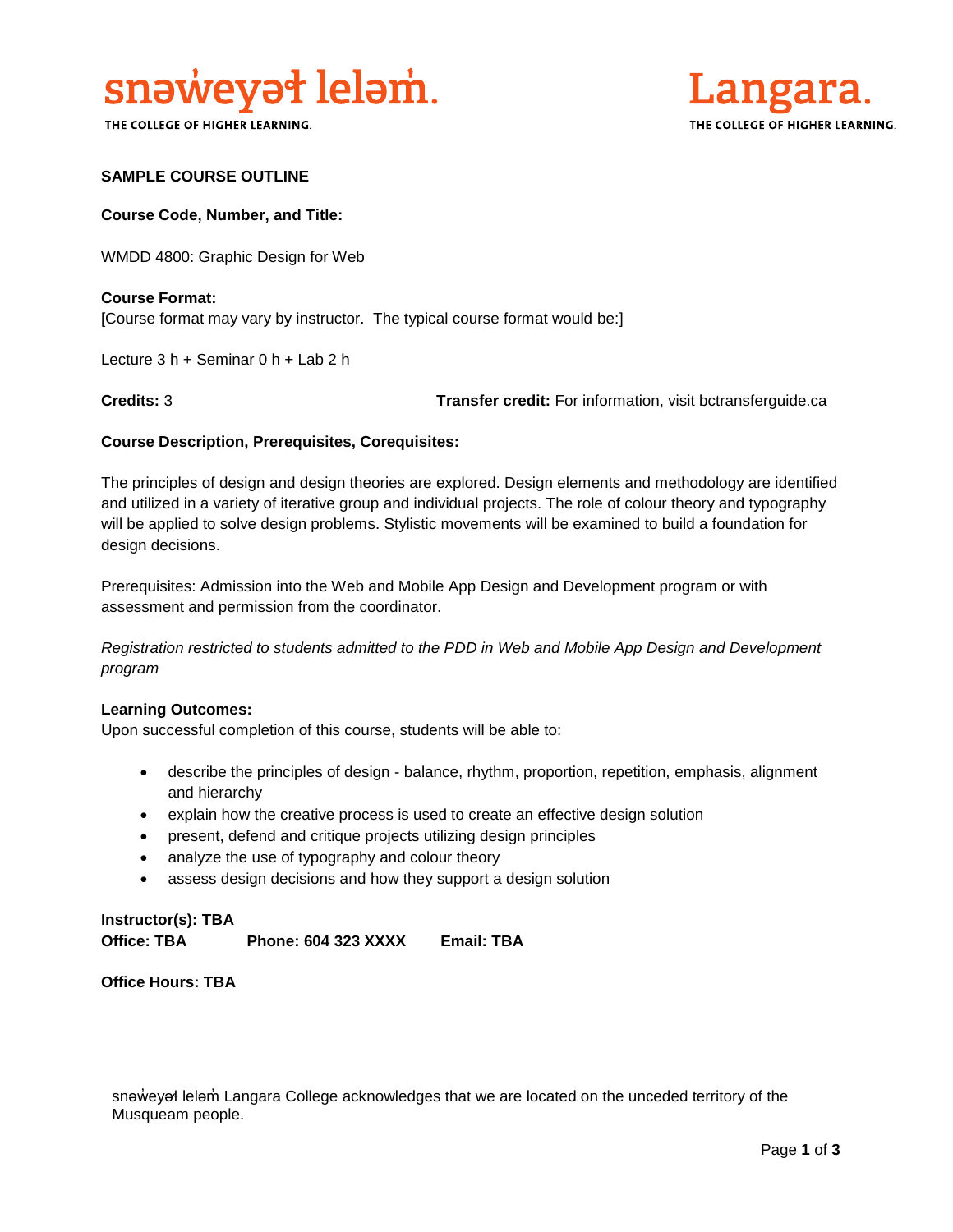

THE COLLEGE OF HIGHER LEARNING.



#### **Textbook and Course Materials:**

[Textbook selection may vary by instructor. An example of texts and course materials for this course might be:}

Miller, Brian D. "Above the fold". Louisville. 2014.

Note: *This course may use an electronic (online) instructional resource that is located outside of Canada*  for mandatory graded class work. You may be required to enter personal information, such as your name *and email address, to log in to this resource. This means that your personal information could be stored on servers located outside of Canada and may be accessed by U.S. authorities, subject to federal laws. Where possible, you may log in with an email pseudonym as long as you provide the pseudonym to me so I can identify you when reviewing your class work.* 

# **Assessments and Weighting: Final Exam** 20% **Other Assessments %**

(An example of other assessments might be:) %

Midterm Exam: 15% Quizzes/Tests: 10% Assignments: 55%

Proportion of individual and group work: Individual: 70% Group: 30%

#### **Grading System:** Letter grade

Specific grading schemes will be detailed in each course section outline.

Passing grade: C

#### **Topics Covered:**

[Topics covered may vary by instructor. An example of topics covered might be:]

- Design history and process
- Principles of design
- Visual hierarchy
- Terminology
- Design requirements for varying screen sizes, aspect ratios and input
- Grid systems
- Typography readability and legibility
- Use of colour
- Creative briefs

*This generic outline is for planning purposes only.*